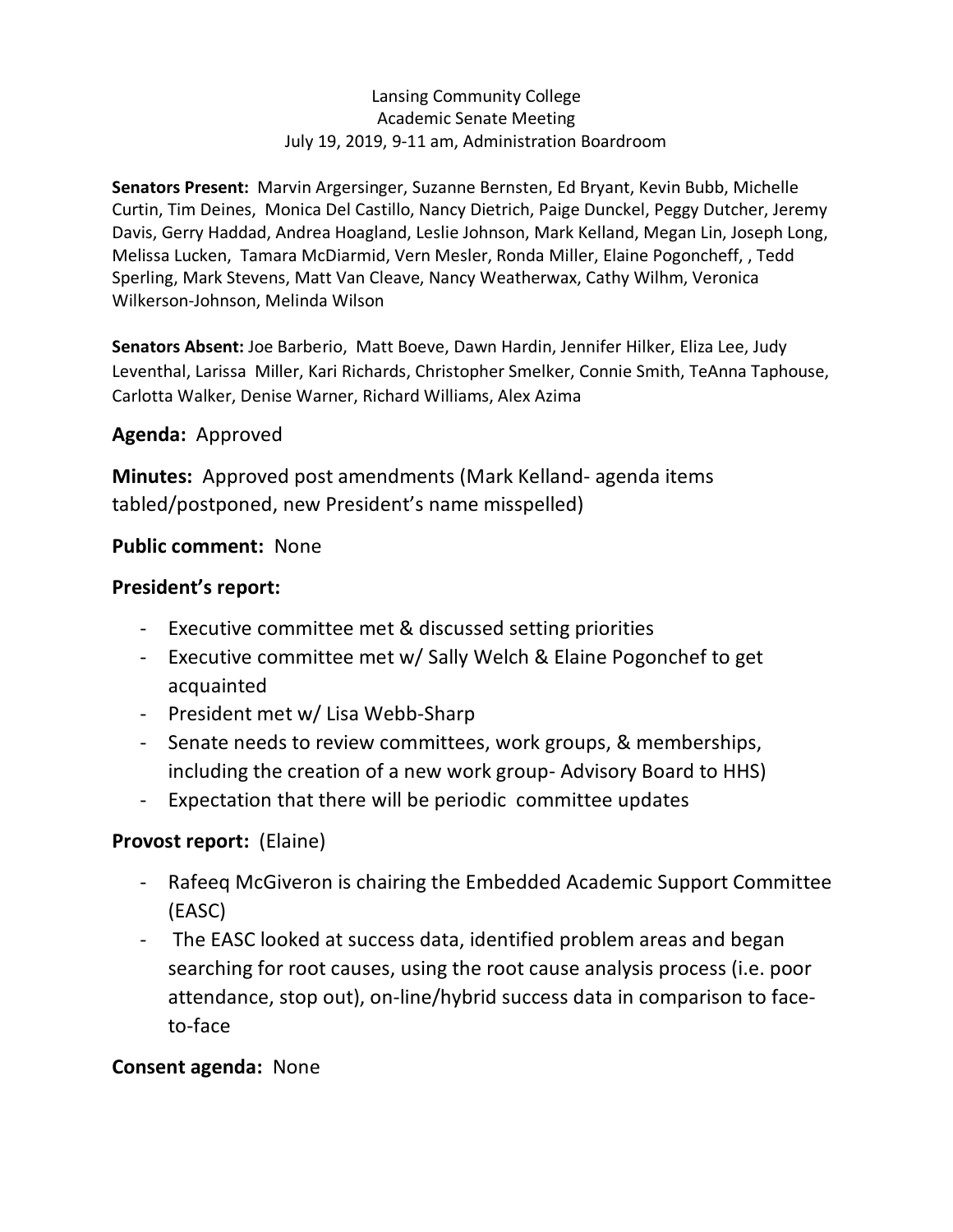**Curriculum Committee Update:** Rafeeq McGiveron- Consolidation of MTA & Gen Ed requirements

- See Appendix I.
- - The proposed consolidation/merge has been reviewed & approved by several stakeholders (i.e. the Provost, academic advising, registrar, assessment, etc.)
- courses, this is left to the individual programs (Peggy & Matt), it was confirmed that there is no "definition" change to CORE (Peggy), no standard changes will occur but review and revisions may occur later (Rafeeq), the Board of Trustees has ideas of what should be taught at LCC - Reviewed FAQs- discussion ensued on the ultimate decision regarding (Elaine)
- - Motion to forward the consolidation of MTA & Gen Ed requirements to the Provost was made by Nancy Dietrich & Seconded by Mark Kelland, motion was approved

## **Presidential search:** Michelle

- - The Senate Leadership team drafted a recommendation to be presented to the Board outlining the Academic Senate's expectation that the Senate be actively involved in the LCC Presidential Search (due to the tight timeline this proposal was presented at the last LCC Board meeting, by the President of the Senate via public comment)
- - Discussion amongst senators ensued regarding the Board's decision to hire a Search Firm to assist with a national search for LCC's next president (discussion topics- the firm's search criteria/priorities, and processes)
- - The Senate wants to be recognized as a legitimate stakeholder via engagement with all aspects of the search process
- - Point #5 in the draft document was amended to read: Ongoing- participation in all aspects of the Presidential search with the Academic Senate as a stakeholder (Veronica made the motion and Peggy seconded it, the motion passed)

**Office of Diversity & Inclusion:** Tanya (see her power point)

- A video was shown
- Initiatives awareness
- Digital badging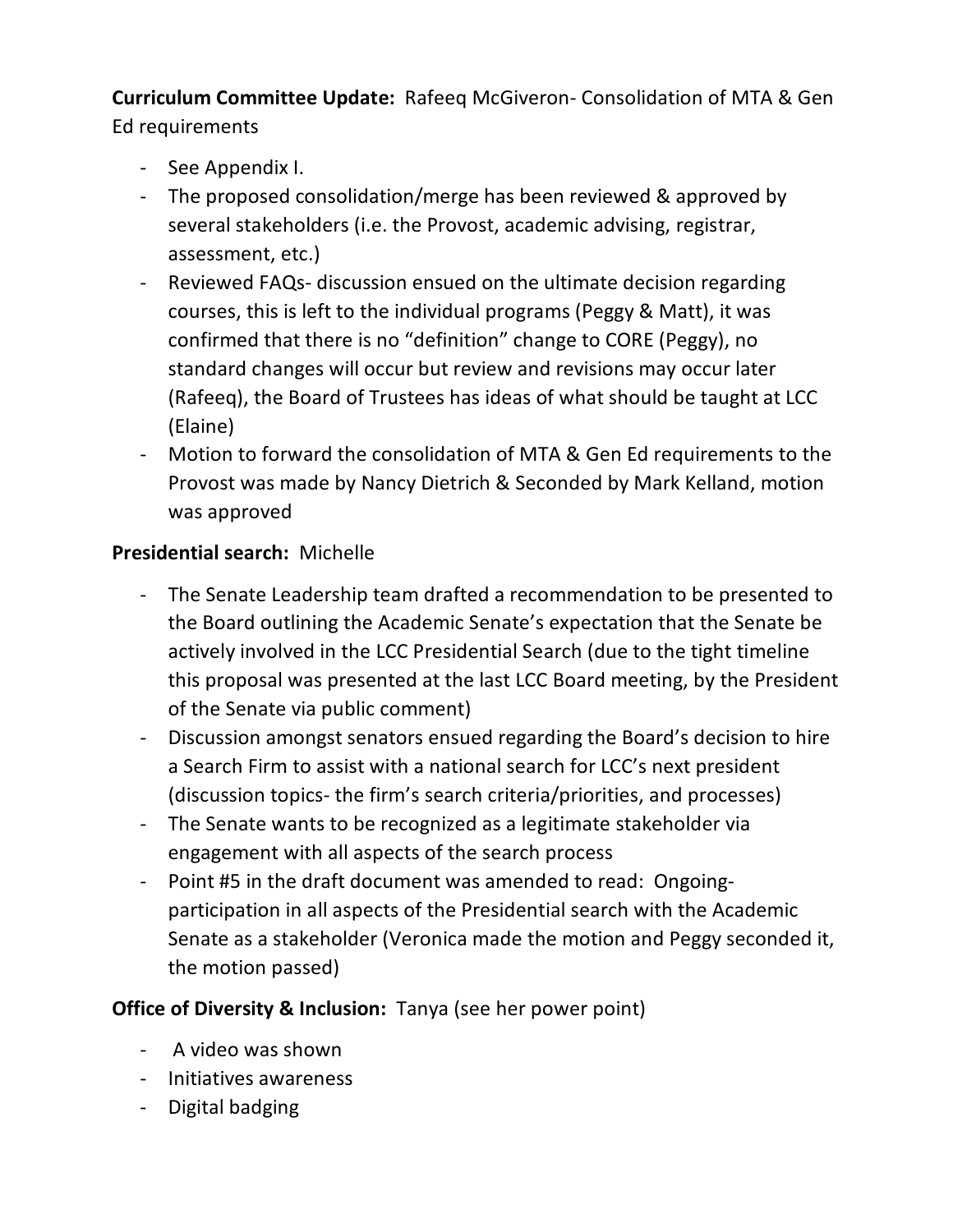- Cultural awareness
- Programs & dates

 **Motion to adjourn:** Nancy D, Seconded by Mark K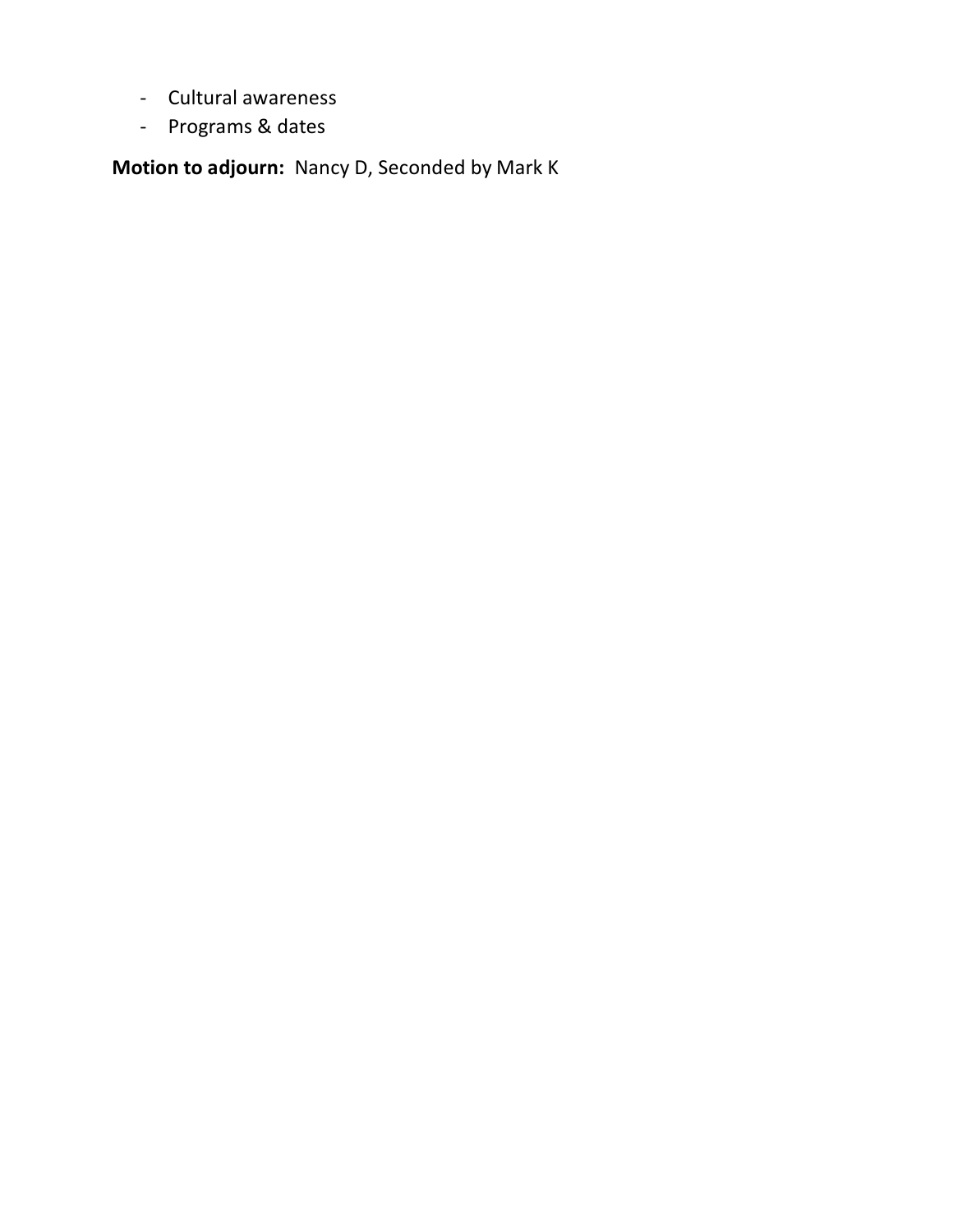### **Appendix I**

## **Consolidated General Education Layout**

 (New categories and courses that might be added are shown in **blue**, but they would be standard in the final layout. However, anything in **bold green** is an important proviso and indeed should stay bold—the extra color change to green might be a helpful addition as well.)

## **LCC General Education**

## **Effective Fall 2020 - Present**

LCC is committed to helping its graduates gain four valuable Essential Learning Outcomes: knowledge of human cultures and the physical and natural world, intellectual and practical skills, personal and social responsibility, and integrated and applied learning. With these strengths, our graduates will be better able to develop the life skills necessary for them to enrich and support themselves, their families, and their communities as engaged global citizens.

 All associate degrees therefore incorporate LCC General Education requirements fostering the capabilities and the flexibility that employers look for, and that citizens of the twenty-first century need. Depending on their chosen degrees, students will successfully complete either a) five General Education courses, including options appropriate for applied and technical degrees; or b) for certain transfer-oriented majors, around nine or ten General Education courses from the statewide Michigan Transfer Agreement (MTA). Because degree and transfer requirements may be revised each academic year, students should follow their Program Pathways carefully and also should consult an academic advisor to stay informed of current options.

 Appropriate transfer credit from other colleges and universities, along with credit from Advanced Placement (AP), College-Level Examination Program (CLEP), International Baccalaureate (IB), and DANTES Subject Standardized Test (DSST), is applicable toward LCC General Education requirements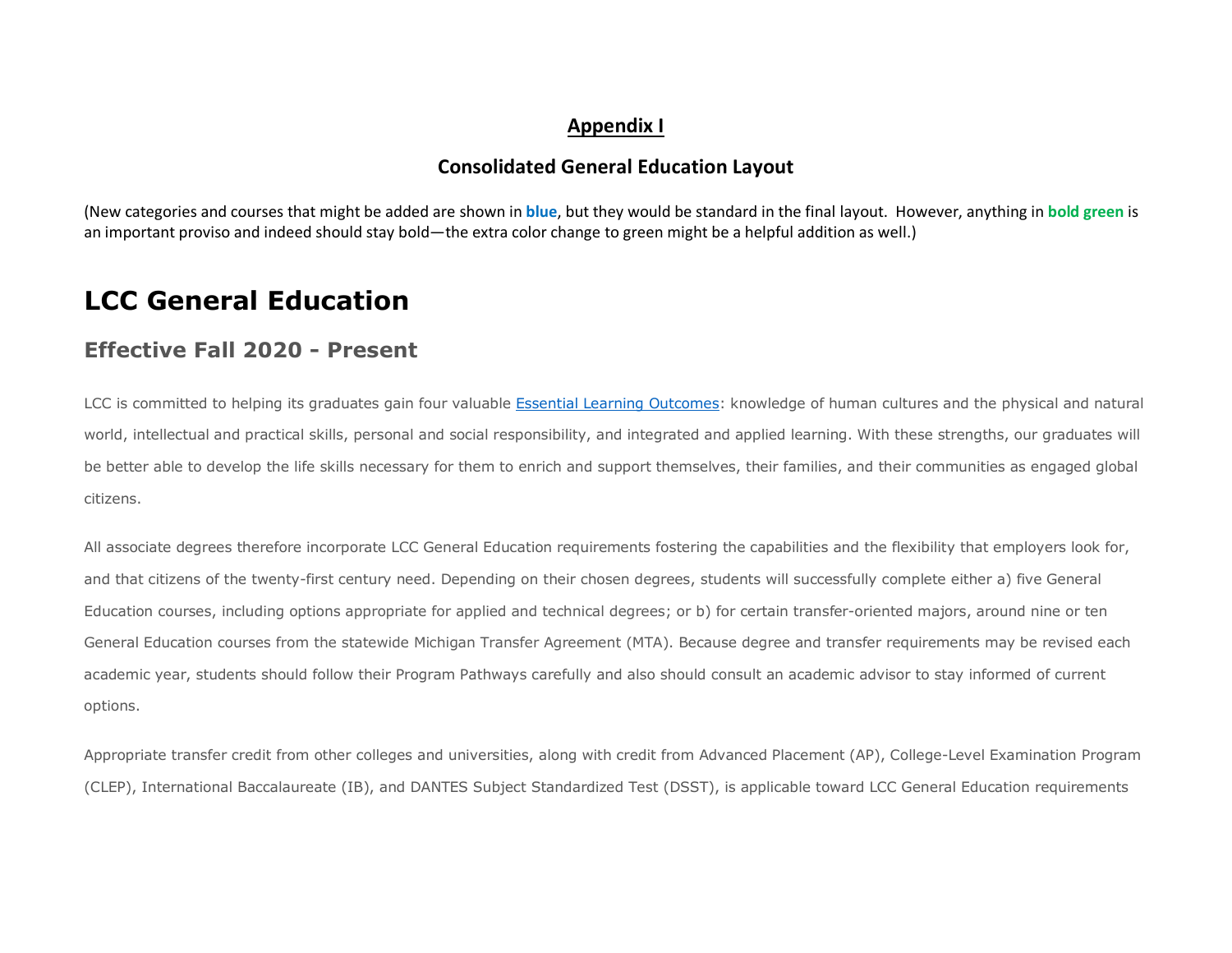for all degrees, including degrees that otherwise would require completion of the full MTA. However, due to statewide rules, areas of prior learning such as CLEP, IB, and DSST are not applicable to the MTA endorsement at this time.

 The following is the approved list of LCC General Education courses. A minimum grade of 2.0 is required for each course. **In general, applied degree types in the left column below require completion of only 5 courses, and transfer degree types in the right column below**   **require the 30 credits and minimum 9 courses of the MTA—***check your Program Pathway for specific requirements***. Courses marked with an asterisk (\*) will not count toward the MTA and cannot be used for degrees requiring the MTA, and they sometimes might not be transferable to other colleges or universities.** For degrees requiring the full MTA, students need at least 30 semester credits to complete MTA requirements, which might require more than the minimum 9 courses.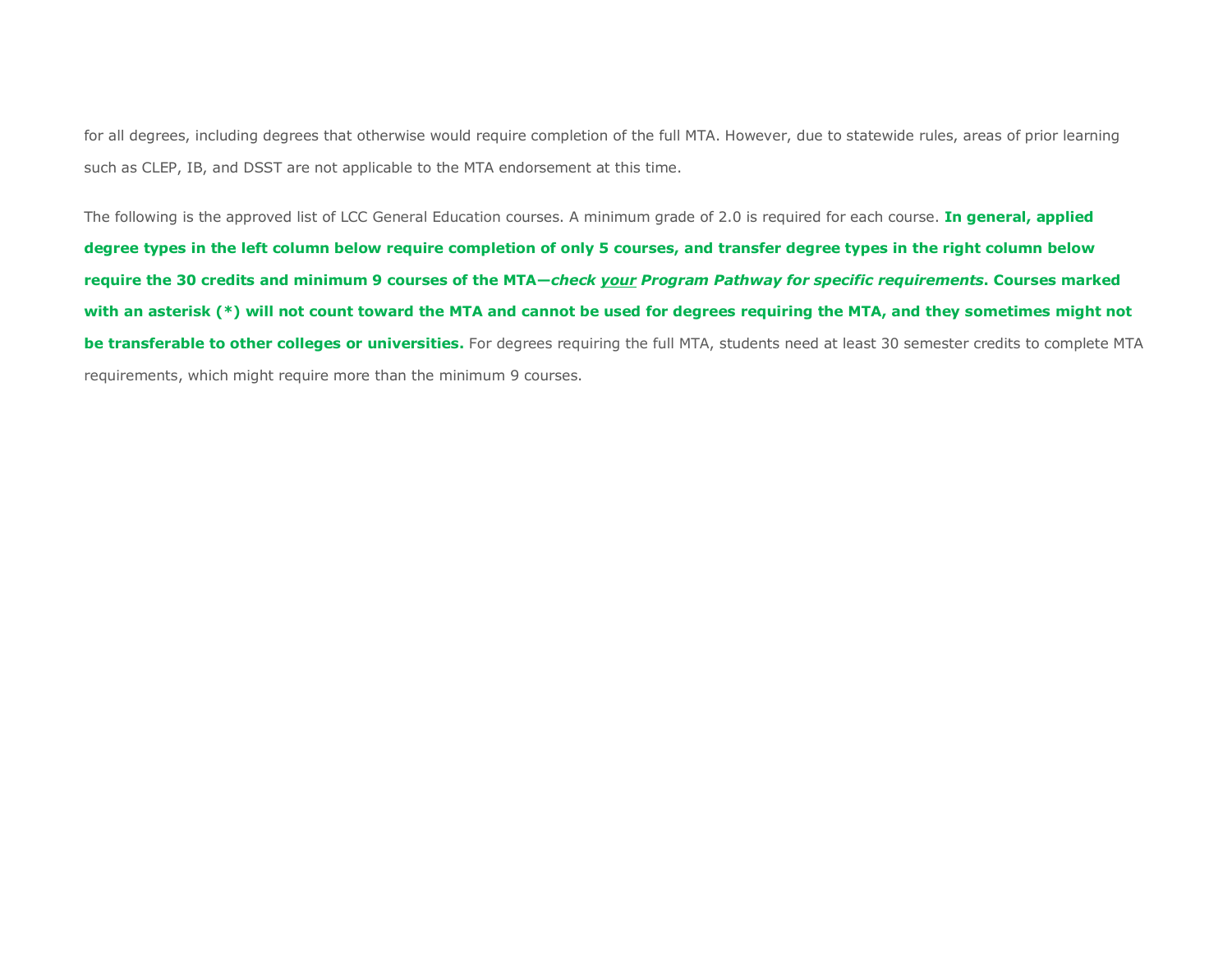#### **Applied Degrees**

AAA – Associate in Applied Arts\*

- AAS Associate in Applied Sciences\*
- AB Associate in Business
- AFA Associate in Fine Arts
- GA General Associate

 \* *Certain AAA and AAS degrees require the 30 credits / 9 courses of the MTA needed for AA and AS degrees – Check your Program Pathway for specific requirements.* 

5 courses from the following categories – minimum grade 2.0

**A. English**, 1 course

 **B. English (second course)/Communication** *or* **Applied Communication**, 1 course

 **C. Humanities & Fine Arts** *or* **Social Science** *or* **Applied Social Science**, 1 course

**D. Mathematics** *or* **Applied Mathematics**, 1 course

 **E. Lab Science** *or* **Applied Science and Technology Lab**, 1 course

#### **Transfer Degrees**

 AA – Associate in Arts AS – Associate in Science Certain AAA and AAS degrees – *Check your Program Pathway for specific requirements*.

 At least 30 credits for MTA, 9 or more courses, from the following categories – minimum grade 2.0

#### **A. English**, 1 course (*not ENGL 124 or 127*)

 **B. English (second course)/Communication**, 1 course (*not Applied Communication*)

 **C. Humanities & Fine Arts**, 2 courses from different disciplines (alpha course codes), not to include more than one foreign language

**D. Mathematics**, 1 course (*not Applied Mathematics*)

 **E. Science**, 2 course from different disciplines (alpha course codes), including at least 1 lab science (*not Applied Science and Technology Lab*)

 **F. Social Science**, 2 courses from different disciplines (alpha course  codes) (*not Applied Social Science*)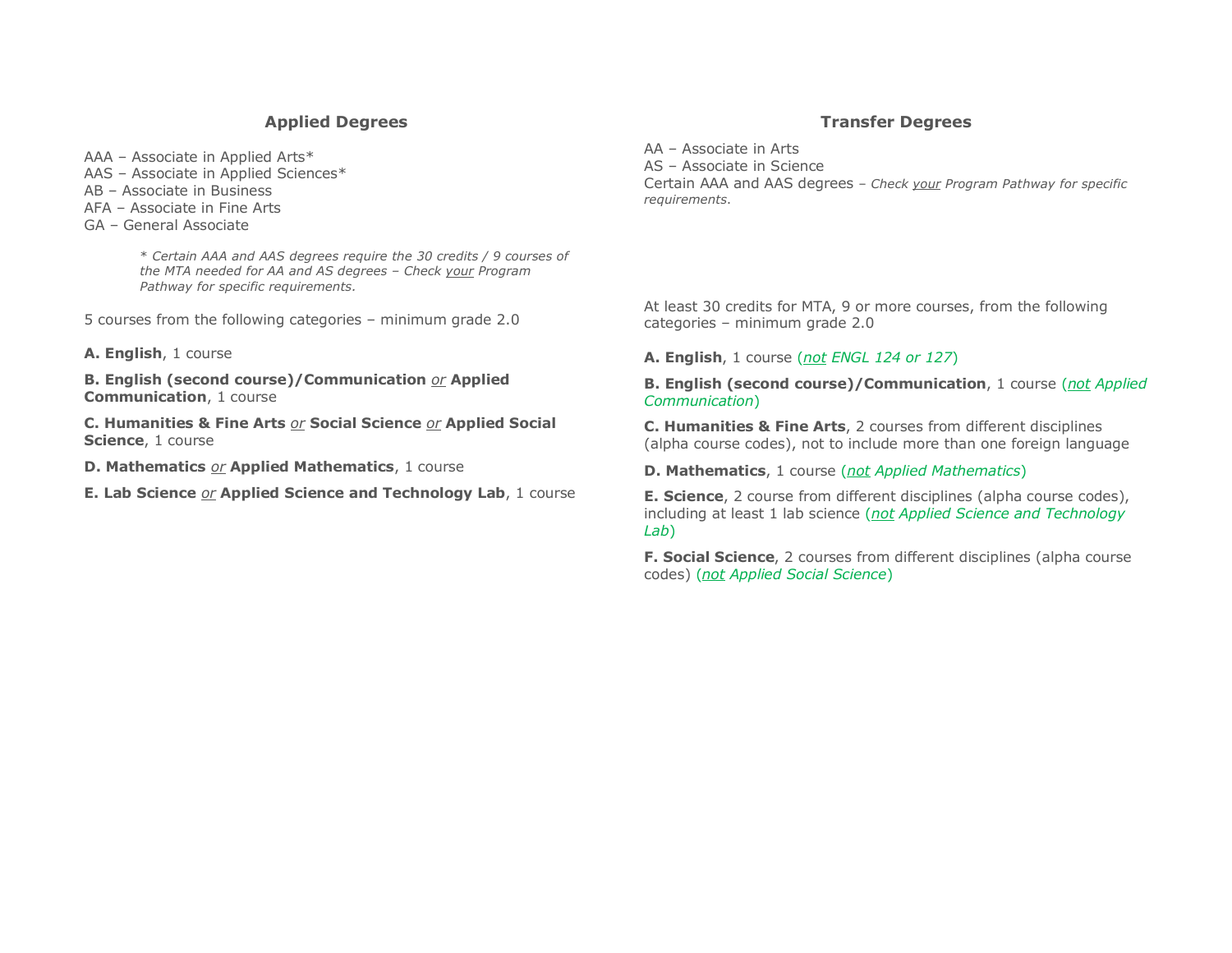#### A. **English**

ENGL 121, ENGL 131, ENGL 124**\***, ENGL 127**\*** 

#### **\*** *ENGL 124 or ENGL 127 do not satisfy the A. English requirement of the MTA.*

 Students placing beyond ENGL 121 or 131 due to testing have the option to complete this English requirement with ENGL 122/132 instead of taking ENGL 121 or ENGL 131. If ENGL 122/132 is used in this way, the course cannot also be used to fulfill the English (second course) or Communication requirement.

#### B. **English** (second course) **or Communications**

COMM 110, 120, 130

ENGL 122, ENGL 124, ENGL 127, ENGL 132

#### **Applied Communications** *(Courses in this category do not count toward the MTA.)***:**

CIT- \_\_\_ **\*** ( ? – Dan Rafail's proposal)

COMM 140**\*** (For 2020-21 this hopefully will move to join COMM 110, 120, and 130)

SIGN 160**\*** 

Others**\***?

 *\* Courses in Applied Communications do not count toward the MTA.* 

#### C. **Humanities and Fine Arts**

ARTS 102

ENGL 201, 202, 203, 208, 211, 212, 220, 240, 255, 256, 260, 266, 267, 270, 290

FREN 121, 122, 201, 202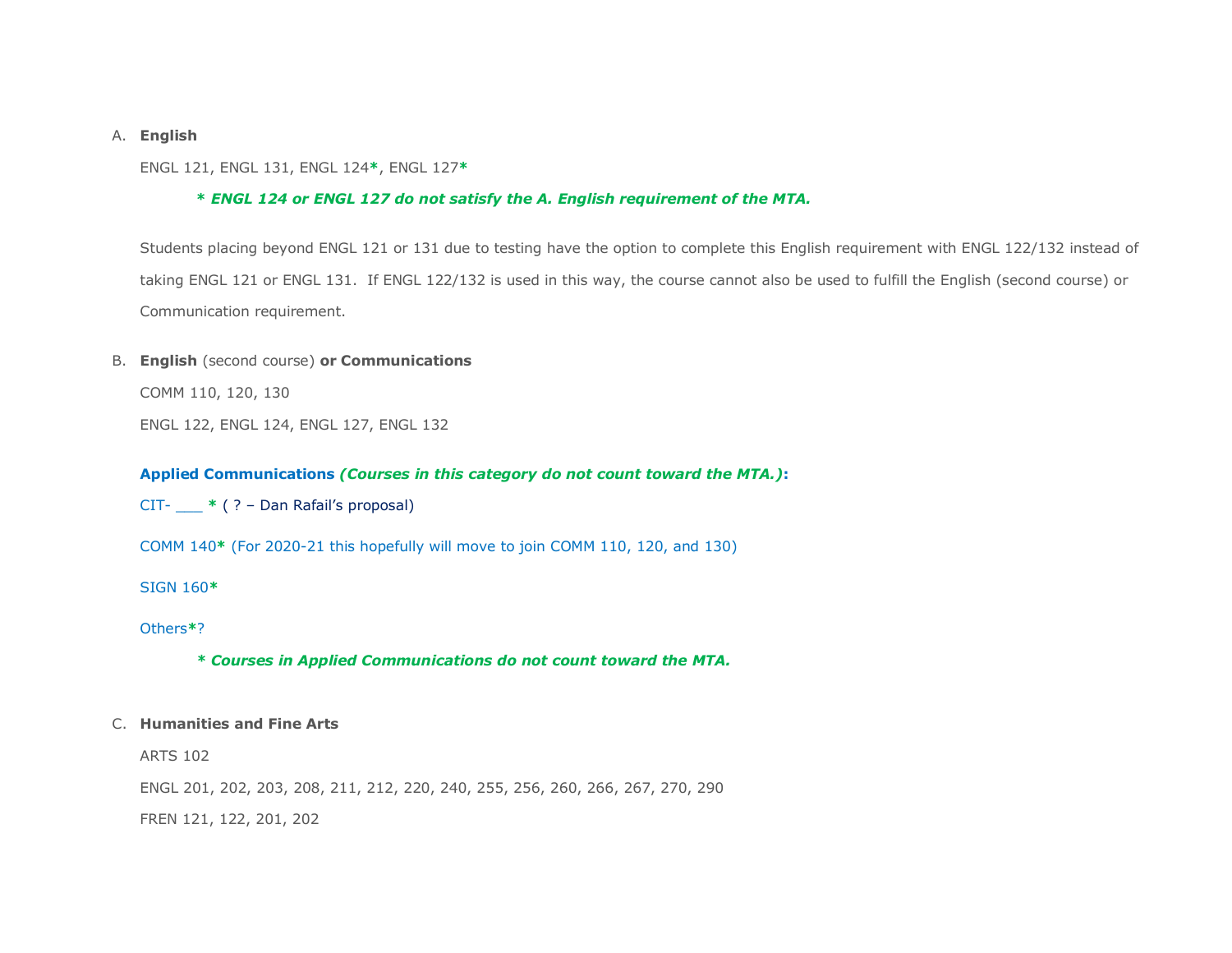GRMN 121, 122, 201, 202

HIST 150, 211, 212, 214, 220, 240, 250

HUMS 120 (formerly ARTS 130), 125, 140, 160, 211 (formerly ARTS 211), 212 (formerly ARTS 212), 213, 214, 215

JAPN 121, 122, 201, 202

MUSC 199, 240, 241

PHIL 151, 152, 153, 211, 212, 260

RELG 150, 211, 212, 241, 242, 250

SPAN 121, 122, 201, 202

THEA 110, 210

#### D. Mathematics

**Quantitative Reasoning:** 

MATH 119

**College Algebra:** 

MATH 120, 121, 122, 126, 141, 151, 152, 253, 254, 260

**Statistics:** 

STAT 170, 215

 **Applied Mathematics** *(Courses in this category do not count toward the MTA)***:** 

ELTE 121**\*** 

MATH 115**\***, 117**\***, 118**\***, 201**\***, 202**\*** 

 *\* Courses in Applied Mathematics do not count toward the MTA.*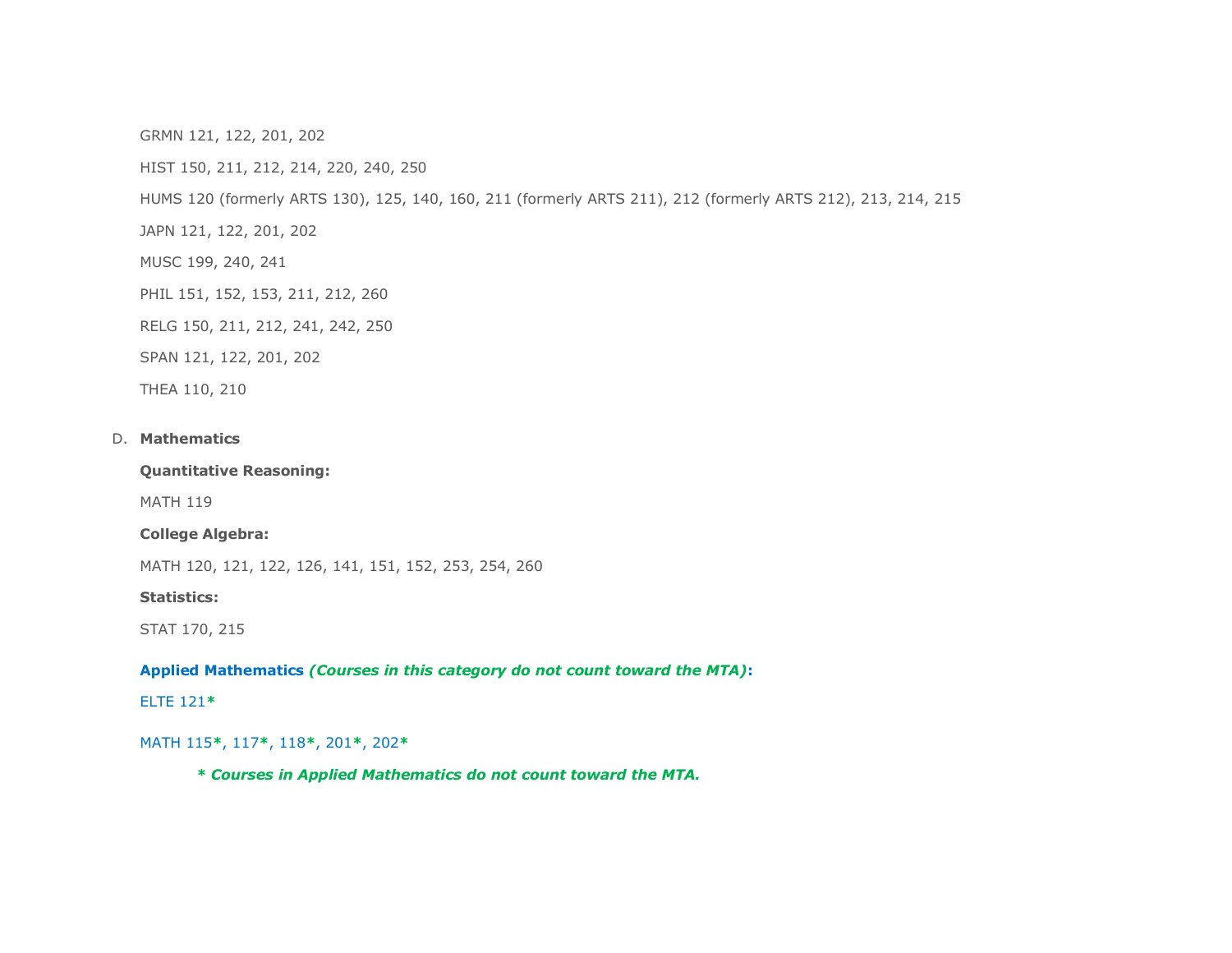#### E. **Science**

#### **Lab Courses:**

ASTR 201

BIOL 120, 121, 125, 127, 128, 145, 201, 202, 204, 210, 260, 265

CHEM 135, 161, 162, 192, 262, 272

GEOG 220, 221

GEOL 221, 222, 230

ISCI 121, 122, 131

PHYS 120, 200, 221, 222, 251, 252

# **Non-Lab Courses**:<br>BIOL 203, 270

BIOL 203, 270

```
 
CHEM 125, 151, 152, 182, 251, 252
```
PFHW 123

#### **Applied Science and Technology Lab Courses** *(Courses in this category do not count toward the MTA)***:**

CITP 110**\*** ( ? – Dan Rafail's proposal)

#### METM 190**\***

#### Others**\*** ?

 *\* Courses in Applied Science do not count toward the MTA.* 

#### F. **Social Science**

ANTH 270, 271, 275, 276

CHDV 101